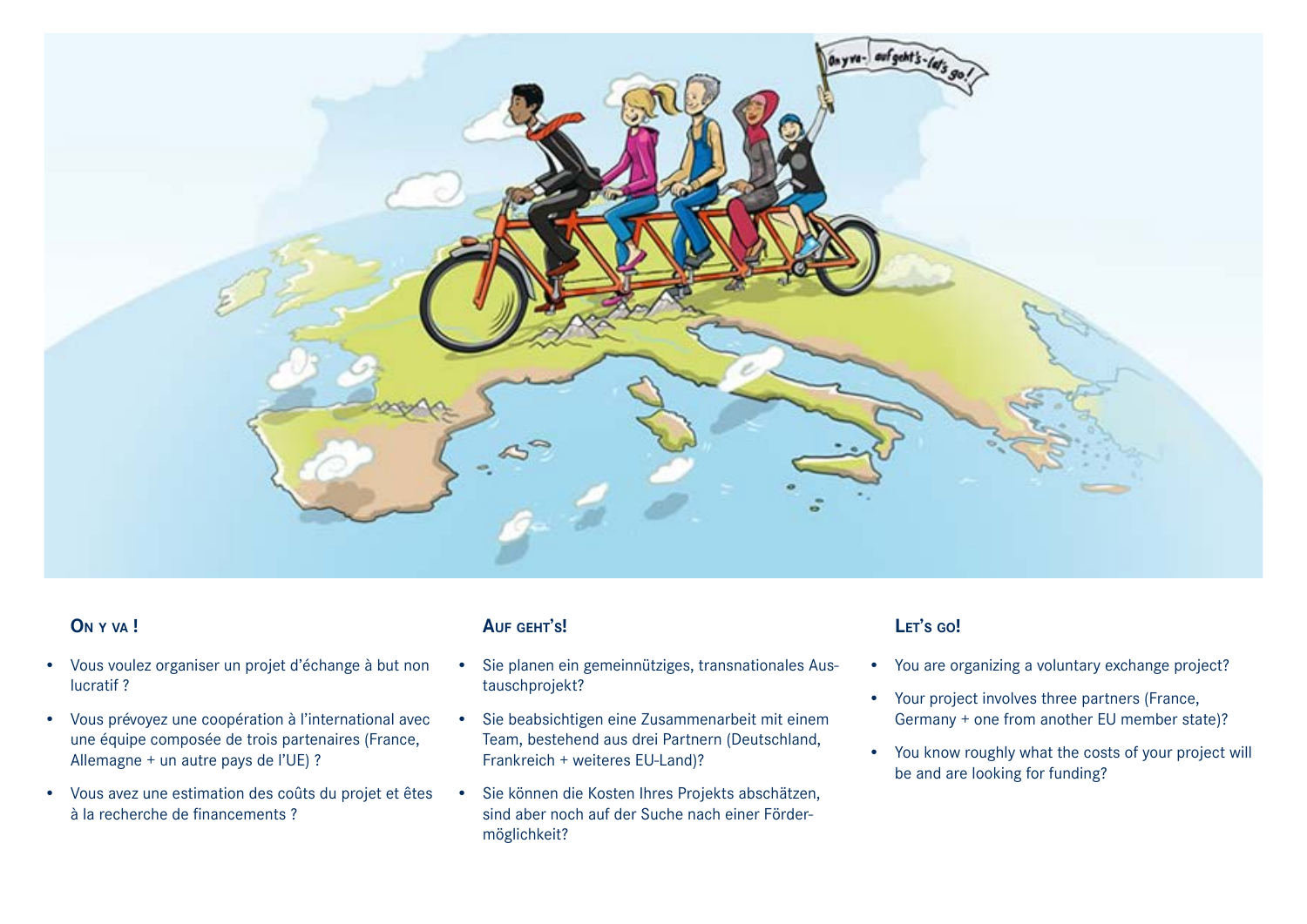Alors le concours On <sup>y</sup> va – auf geht's – let's go ! est fait pour vous ! Déposez votre candidature dès maintenant avec votre équipe sur :

http://www.on-y-va-ensemble.eu/participer/candidature.html

Nous soutenons des projets avec une somme maximum de 5000 Euro pour la mise en œuvre d'un projet d'échange.

La prochaine date butoir de candidature est fixée au

**4 octobre 2018.**

**Retrouvez toutes les informations concernant notre concours sur le site web : www.on-y-va-ensemble.eu**

La Robert Bosch Stiftung et l'Institut Franco-Allemand se réjouissent de votre participation.

Merci de bien vouloir diffuser cette annonce auprès de vos partenaires.

Dann sind Sie genau richtig bei unserem Ideenwettbewerb On <sup>y</sup> va – auf geht's – let's go!. Bewerben Sie sich ab sofort mit Ihrem Team auf:

http://www.auf-gehts-mitmachen.eu/teilnehmen/bewerbung.html

Wir unterstützen Projektteams mit bis zu 5.000 Euro bei der Umsetzung ihrer Idee zu einem internationalen Austausch.

Der nächste Bewerbungsschluss ist der

**4. Oktober 2018.**

**Informieren Sie sich über den Wettbewerb auf unserer Website: www.auf-gehts-mitmachen.eu**

Auf Ihre Teilnahme freuen sich die Robert Bosch Stiftung und das Deutsch-Französische Institut.

Besten Dank für das Weiterleiten der Ausschreibung an

If so, then ON Y VA – AUF GEHT'S – LET's GO! is just right for you. Entries can be submitted from now on here:

http://www.lets-go-join-in.eu/taking-part/entry.html

We will be funding projects with a maximum of 5,000 Euro per project.

The closing date for the next round of entries is

**October4th 2018.**

## **Find out more about the competition on our website:**

**www.lets-go-join-in.eu**

The Robert Bosch Stiftung and the Franco-German Institute are looking forward to your entry.

Please pass on the information to anyone else you think would also be interested.

**Nobert Bosch Stiftung** 

Französisches Institut